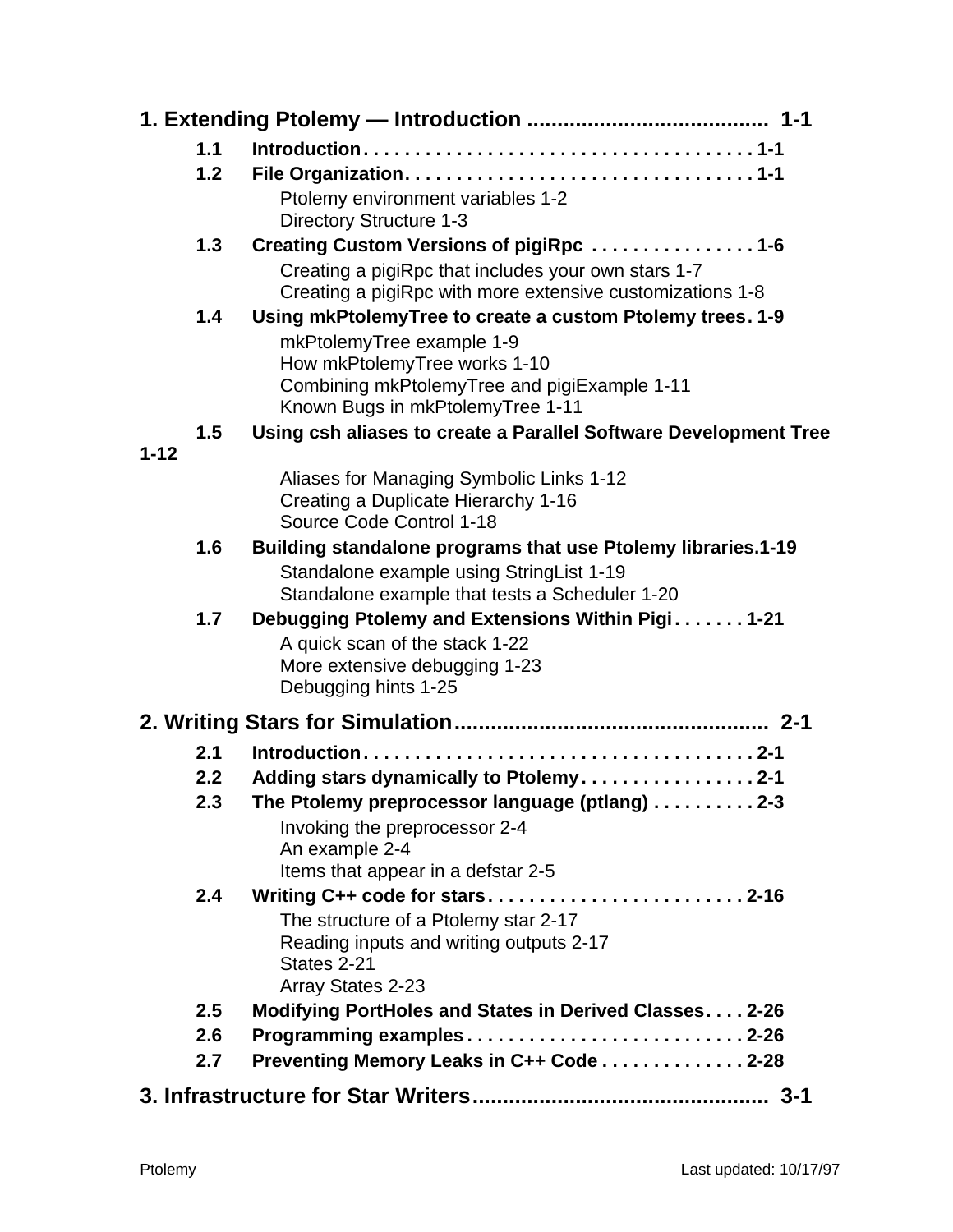| 3.1 |                                                            |
|-----|------------------------------------------------------------|
| 3.2 |                                                            |
| 3.3 |                                                            |
|     | Extended input and output stream classes 3-2               |
|     | Generating graphs using the XGraph class 3-3               |
|     | Classes for displaying animated bar graphs 3-4             |
|     | Collecting statistics using the histogram classes 3-5      |
| 3.4 | String Functions and Classes 3-8                           |
| 3.5 |                                                            |
| 3.6 |                                                            |
| 3.7 |                                                            |
| 3.8 | <b>Sharing Data Structures Across Multiple Stars  3-14</b> |
| 3.9 |                                                            |
|     |                                                            |
| 4.1 |                                                            |
| 4.2 | Scalar Numeric Types  4-1                                  |
|     | The Complex data type 4-1                                  |
|     | The fixed-point data type 4-3                              |
| 4.3 | Defining New Data Types  4-14                              |
|     | Defining a new Message class 4-15                          |
|     | Use of the Envelope class 4-17                             |
|     | Use of the MessageParticle class 4-18                      |
|     | Use of messages in stars 4-18                              |
| 4.4 | The Matrix Data Types 4-21                                 |
|     | Design philosophy 4-21<br>The PtMatrix class 4-22          |
|     | Public functions and operators for the PtMatrix class 4-22 |
|     | Writing stars and programs using the PtMatrix class 4-29   |
|     | Future extensions 4-33                                     |
| 4.5 |                                                            |
|     | The File type 4-34                                         |
|     | The String type 4-35                                       |
| 4.6 | Writing Stars That Manipulate Any Particle Type 4-35       |
| 4.7 |                                                            |
|     | Sub-matrices 4-37                                          |
|     | Image particles 4-40                                       |
|     | "First-class" types 4-41                                   |
|     |                                                            |
| 5.1 |                                                            |
| 5.2 | Writing Tcl/Tk scripts for the TclScript star 5-1          |
| 5.3 | Tcl utilities that are available to the programmer 5-6     |
|     |                                                            |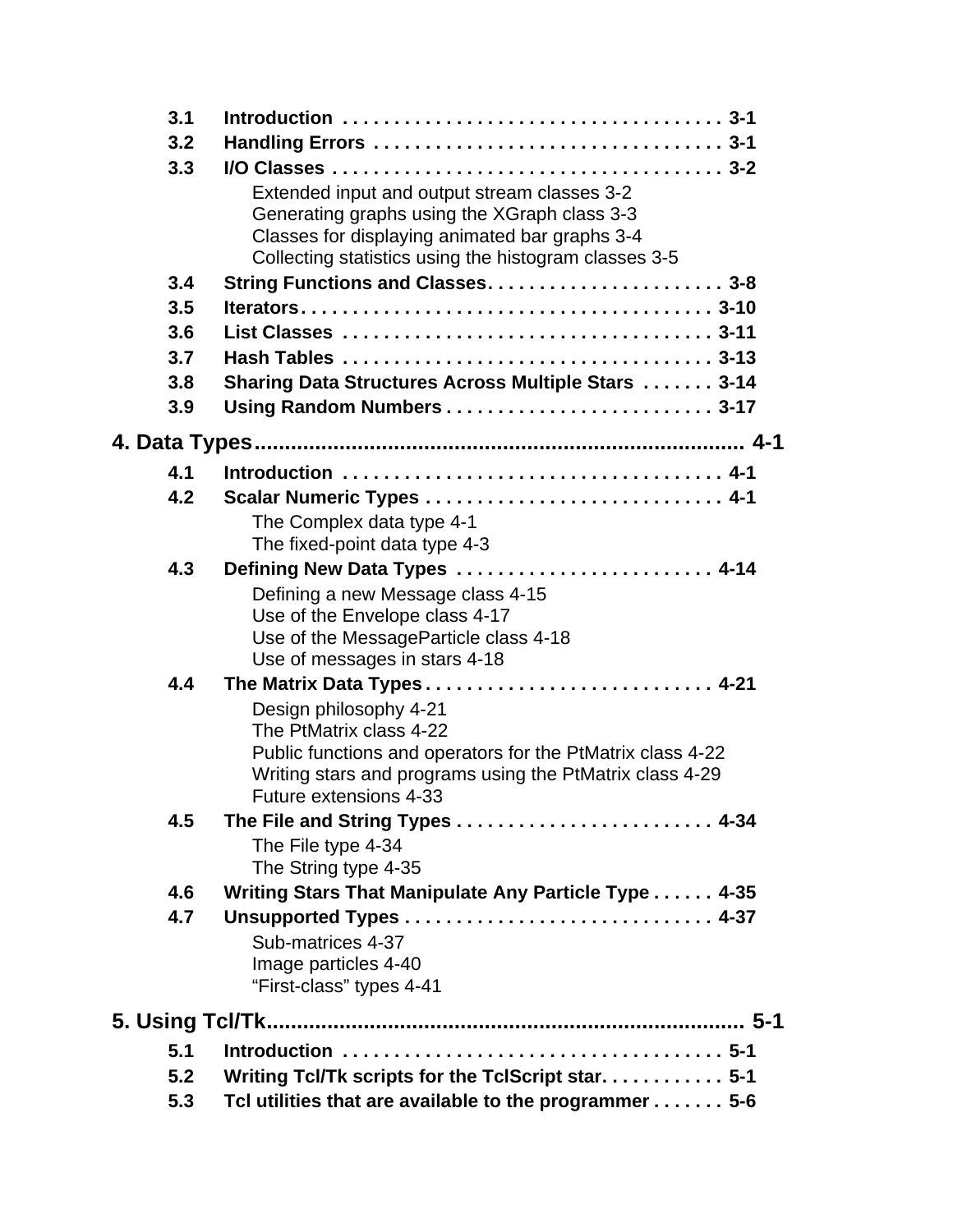| 5.4  | Creating new stars derived from the TclScript star5-11                                                                  |
|------|-------------------------------------------------------------------------------------------------------------------------|
| 5.5  |                                                                                                                         |
| 5.6  | Writing Tcl stars for the DE domain 5-12                                                                                |
|      |                                                                                                                         |
| 6.1  |                                                                                                                         |
| 6.2  |                                                                                                                         |
| 6.3  | Galaxies and their relationship to Adjacency Lists. 6-1                                                                 |
| 6.4  |                                                                                                                         |
|      | Initialization - Flattening the User Specified Graph 6-2<br>Absorb and Merge 6-3<br><b>Cluster Iterator Classes 6-5</b> |
| 6.5  | Block state and name scoping hierarchy 6-6                                                                              |
| 6.6  | Resetting an InterpUniverse back to actionList. 6-6                                                                     |
| 6.7  |                                                                                                                         |
|      |                                                                                                                         |
| 7.1  |                                                                                                                         |
| 7.2  |                                                                                                                         |
|      |                                                                                                                         |
| 8.1  | Programming Stars in the DDF Domain 8-1                                                                                 |
|      |                                                                                                                         |
| 9.1  |                                                                                                                         |
|      |                                                                                                                         |
| 10.1 |                                                                                                                         |
| 10.2 |                                                                                                                         |
|      | The PtThread Class 10-3                                                                                                 |
|      | The PosixThread Class 10-4<br>The DataFlowProcess Class 10-6                                                            |
| 10.3 |                                                                                                                         |
|      | PtGate 10-8                                                                                                             |
|      | PosixMonitor 10-8                                                                                                       |
|      | <b>CriticalSection 10-8</b>                                                                                             |
|      | PtCondition 10-9                                                                                                        |
|      | PosixCondition 10-9                                                                                                     |
|      | PNGeodesic 10-10                                                                                                        |
| 10.4 |                                                                                                                         |
|      | ThreadList 10-12<br>PNScheduler 10-12                                                                                   |
| 10.5 | Programming Stars in the PN Domain 10-15                                                                                |
|      |                                                                                                                         |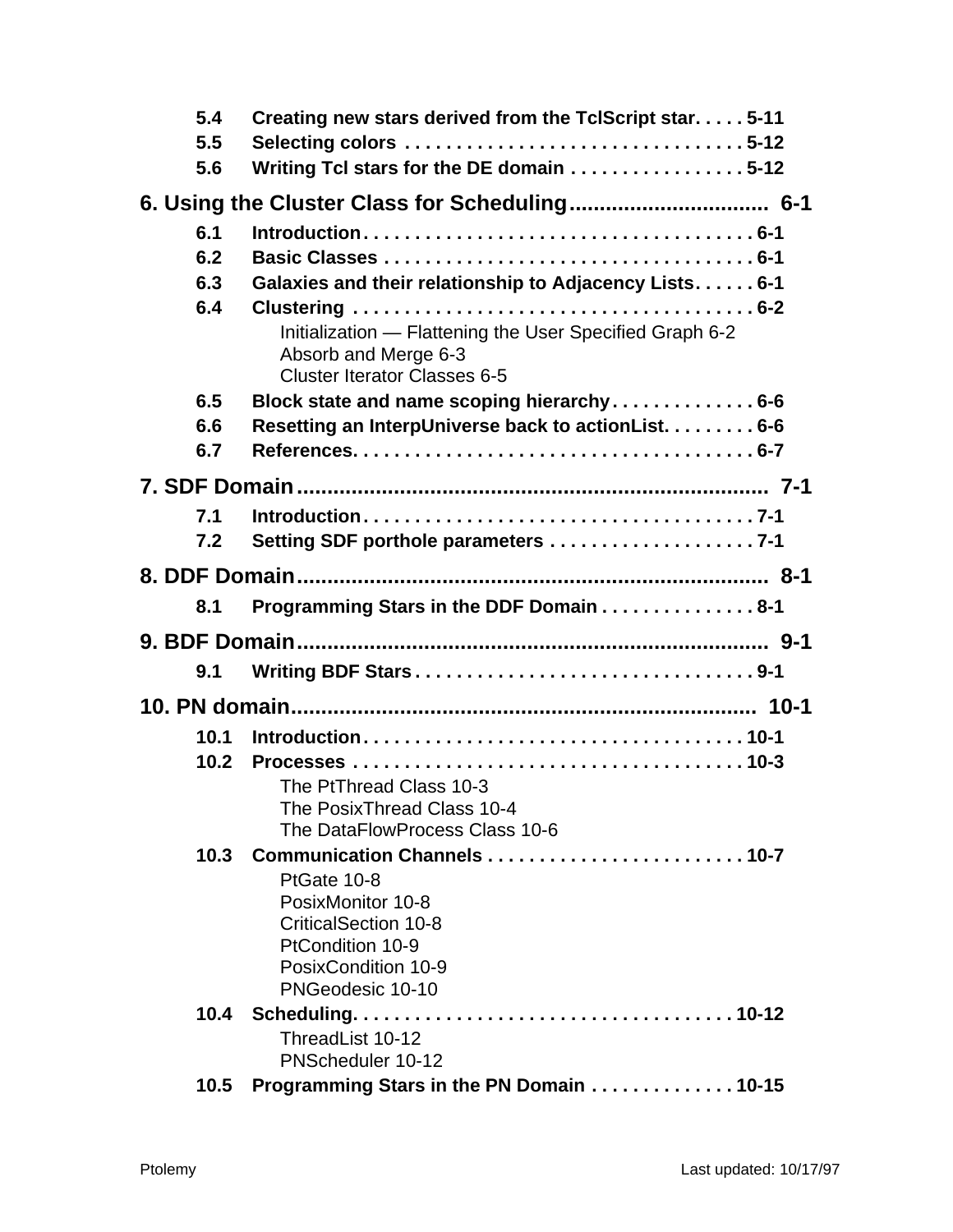| 11.1 |                                                              |
|------|--------------------------------------------------------------|
| 11.2 |                                                              |
| 11.3 |                                                              |
|      |                                                              |
| 12.1 |                                                              |
| 12.2 | Programming Stars in the DE Domain 12-1                      |
|      | Delay stars 12-2                                             |
|      | <b>Functional Stars 12-4</b>                                 |
|      | Sequencing directives 12-6<br>Simultaneous events 12-7       |
|      | Non-deterministic loops 12-8                                 |
|      | Source stars 12-8                                            |
| 12.3 |                                                              |
| 12.4 | Programming Examples  12-13                                  |
|      | <b>Identity Matrix Star 12-13</b>                            |
|      | Matrix Transpose 12-14                                       |
|      |                                                              |
| 13.1 |                                                              |
| 13.2 | Writing Code Generation Stars 13-2                           |
|      | Codeblocks 13-3                                              |
|      | Codeblocks with arguments 13-5<br>In-line codeblocks 13-7    |
|      | Macros 13-8                                                  |
|      | <b>Assembly PortHoles 13-12</b>                              |
|      | Attributes 13-12                                             |
|      | Possibilities for effective buffering 13-14                  |
| 13.3 |                                                              |
|      | Single-processor target 13-16<br>Assembly code streams 13-17 |
|      | Multiprocessor targets 13-18                                 |
| 13.4 |                                                              |
|      | Single-processor schedulers 13-20                            |
|      | Multiprocessor schedulers 13-21                              |
| 13.5 |                                                              |
|      |                                                              |
| 14.1 |                                                              |
| 14.2 | Code Generation Methods 14-1                                 |
| 14.3 | Buffer Embedding  14-2                                       |
| 14.4 | Command-line Settable States  14-3                           |